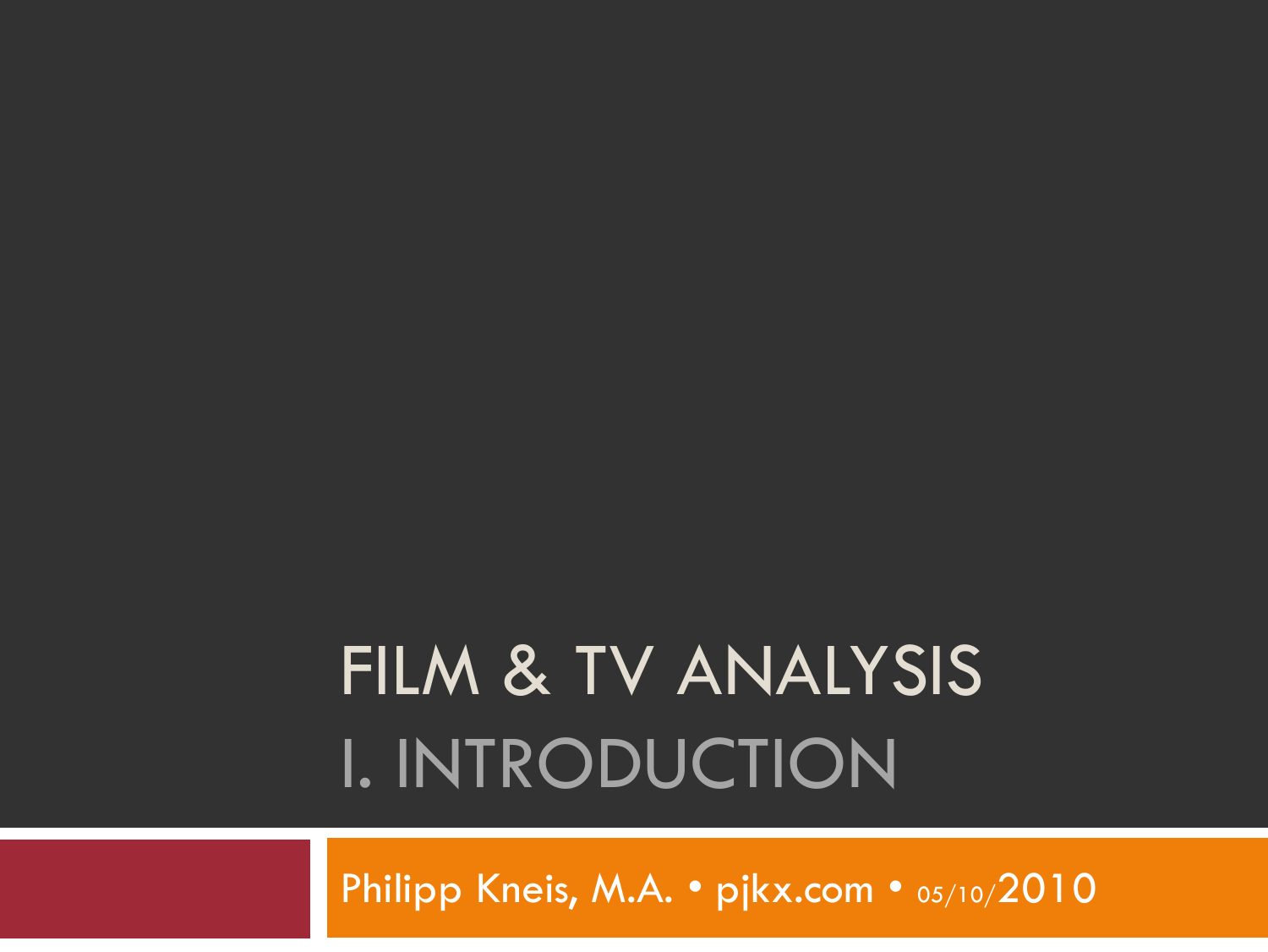### Introduction

1. Why Analyze?

2. How to Analyze?

3. Example: *Millennium* main titles analysis

4. Example: *Life on Location*, Plants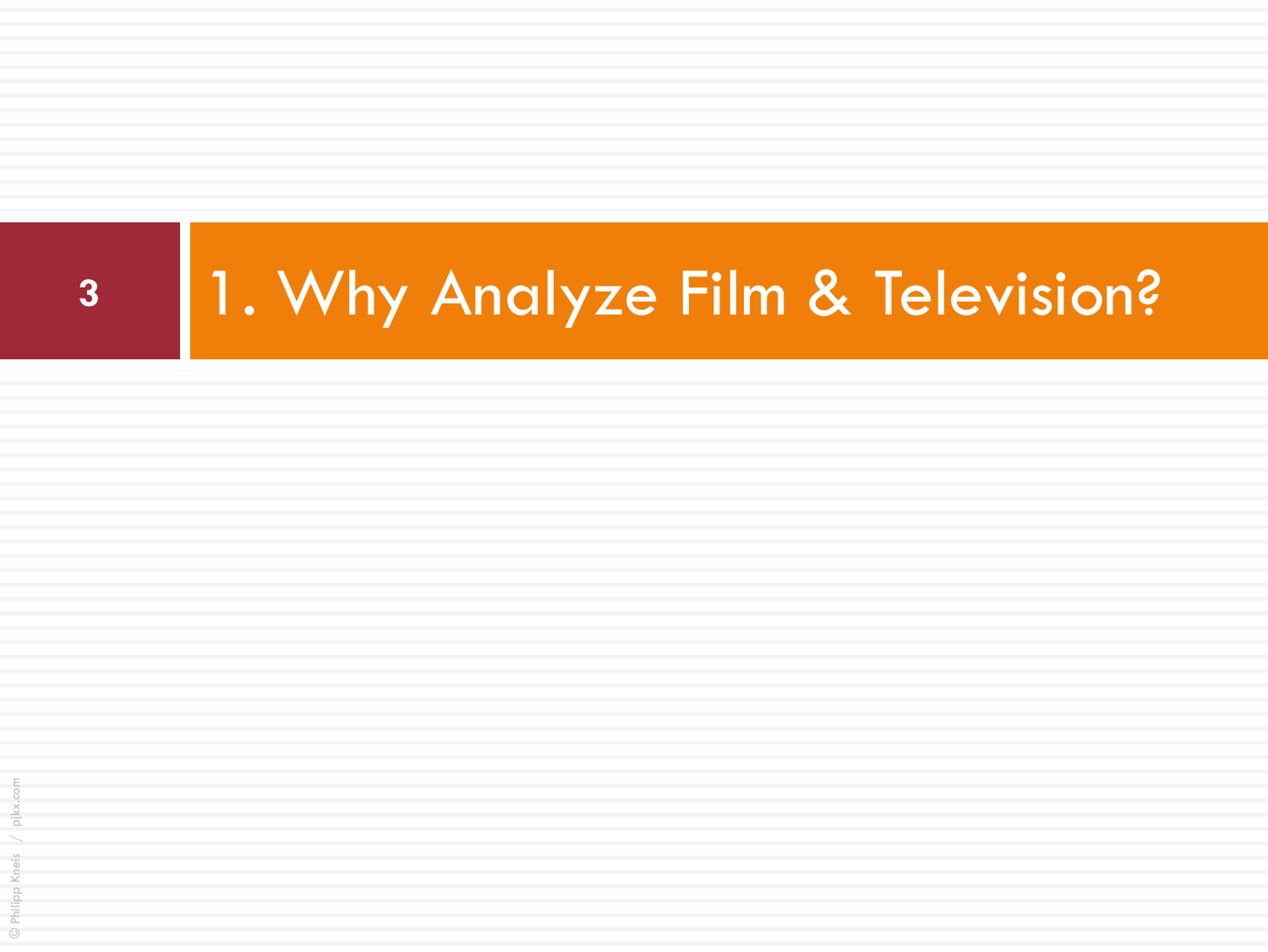$\Box$  movies are just "entertainment"

 $\Box$ , movies are supposed to be fun"

 $\Box$ , do not ruin my favorite film"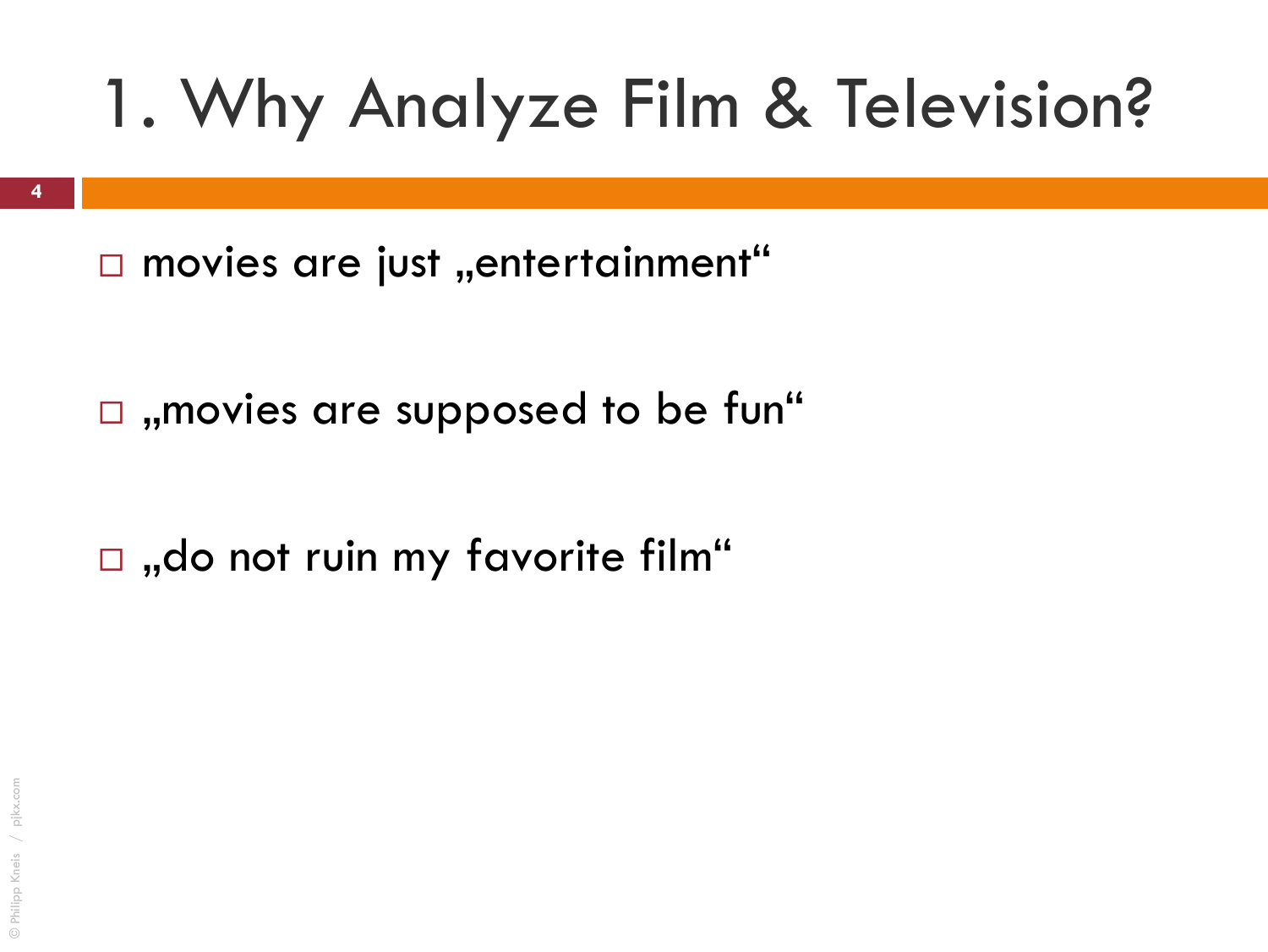- **5**
- $\Box$  audiovisual art is made with the same attention to detail that goes into writing novels or poems: there are more ways than just one to tell a story

 $\Box$  film is highly manipulative --- audiences take film and the illusion of reality for granted --- thus it is the more important to look at it closely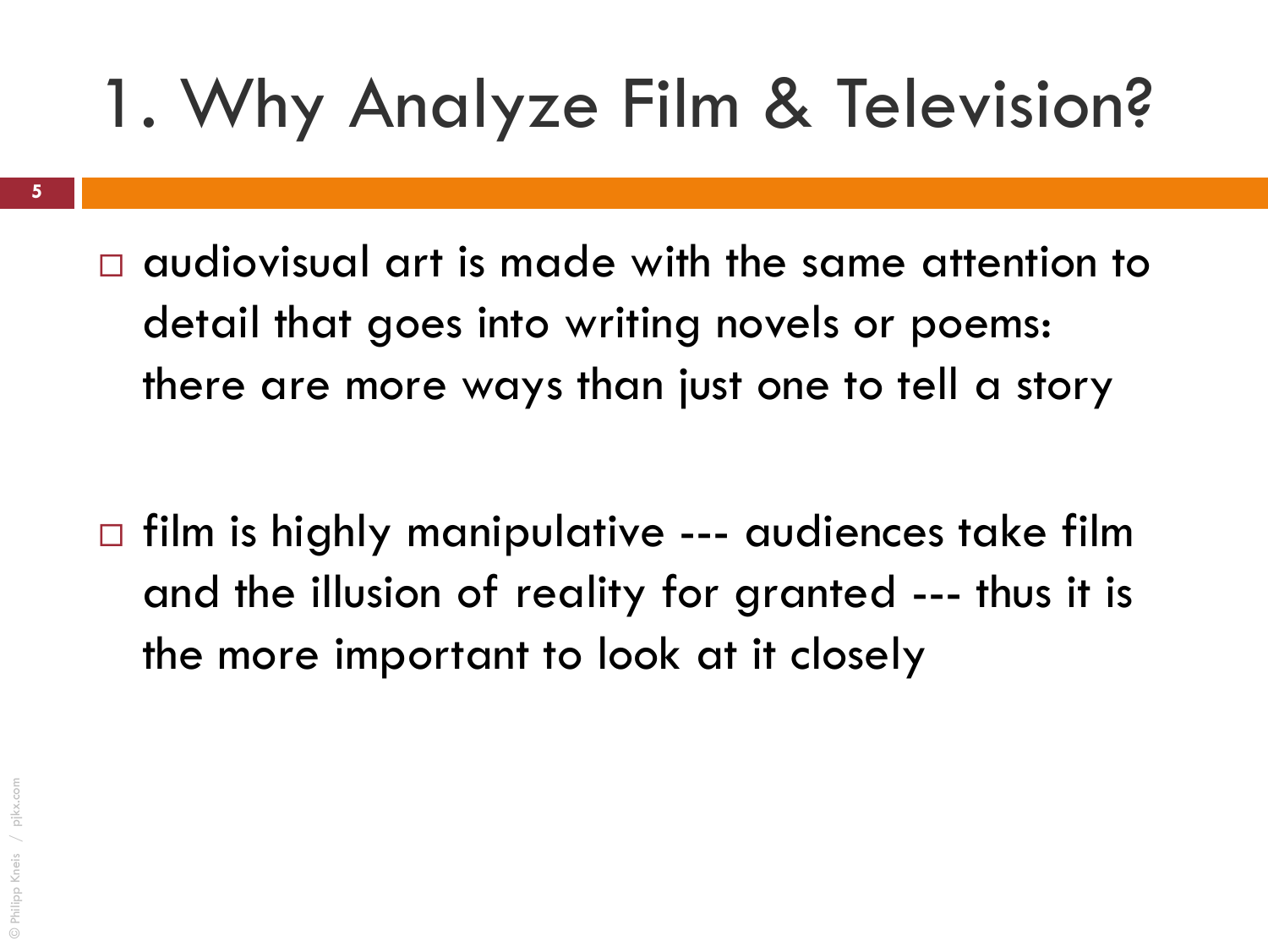**6**

 $\Box$ , reality" is boring --- film is about manipulation

### $\Box$  reality sometimes can only be depicted by making it "unreal"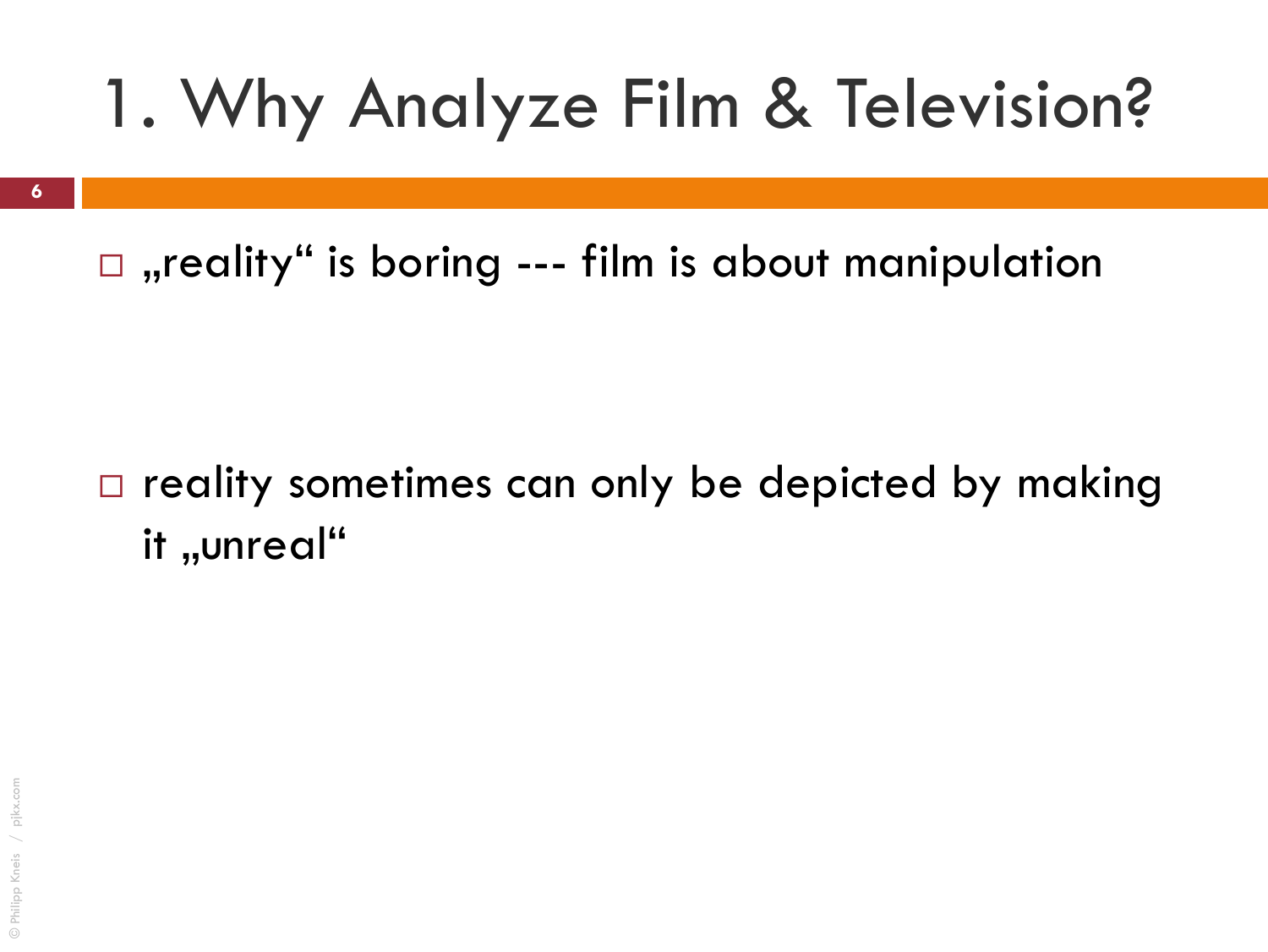**7**

 $\Box$  there are more ways than just one to tell a story or communicate an idea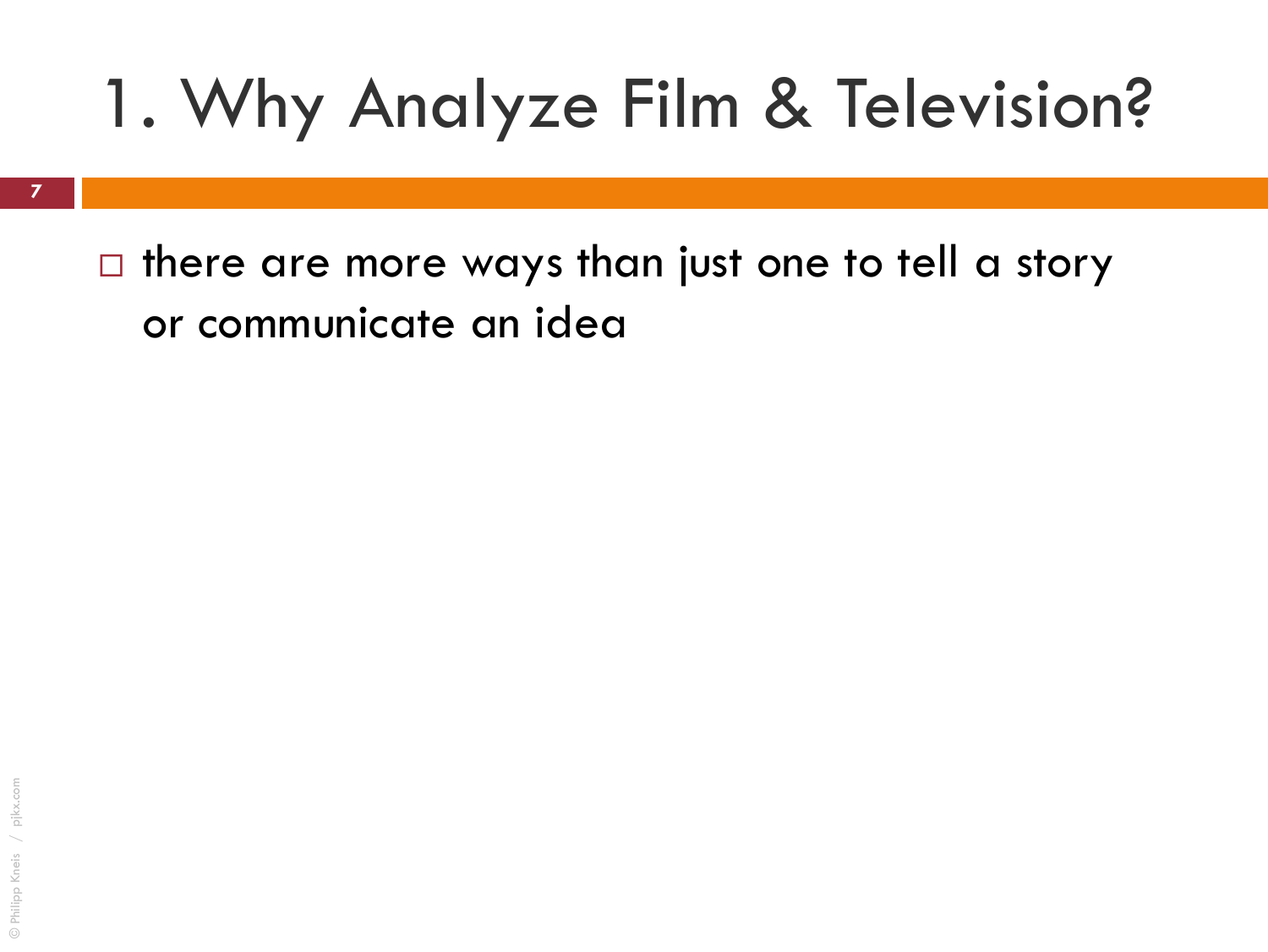**8**

 $\square$  stories can be told by using several media

### $\square$  some media are more complex than others

### $\square$  stories belong to different genres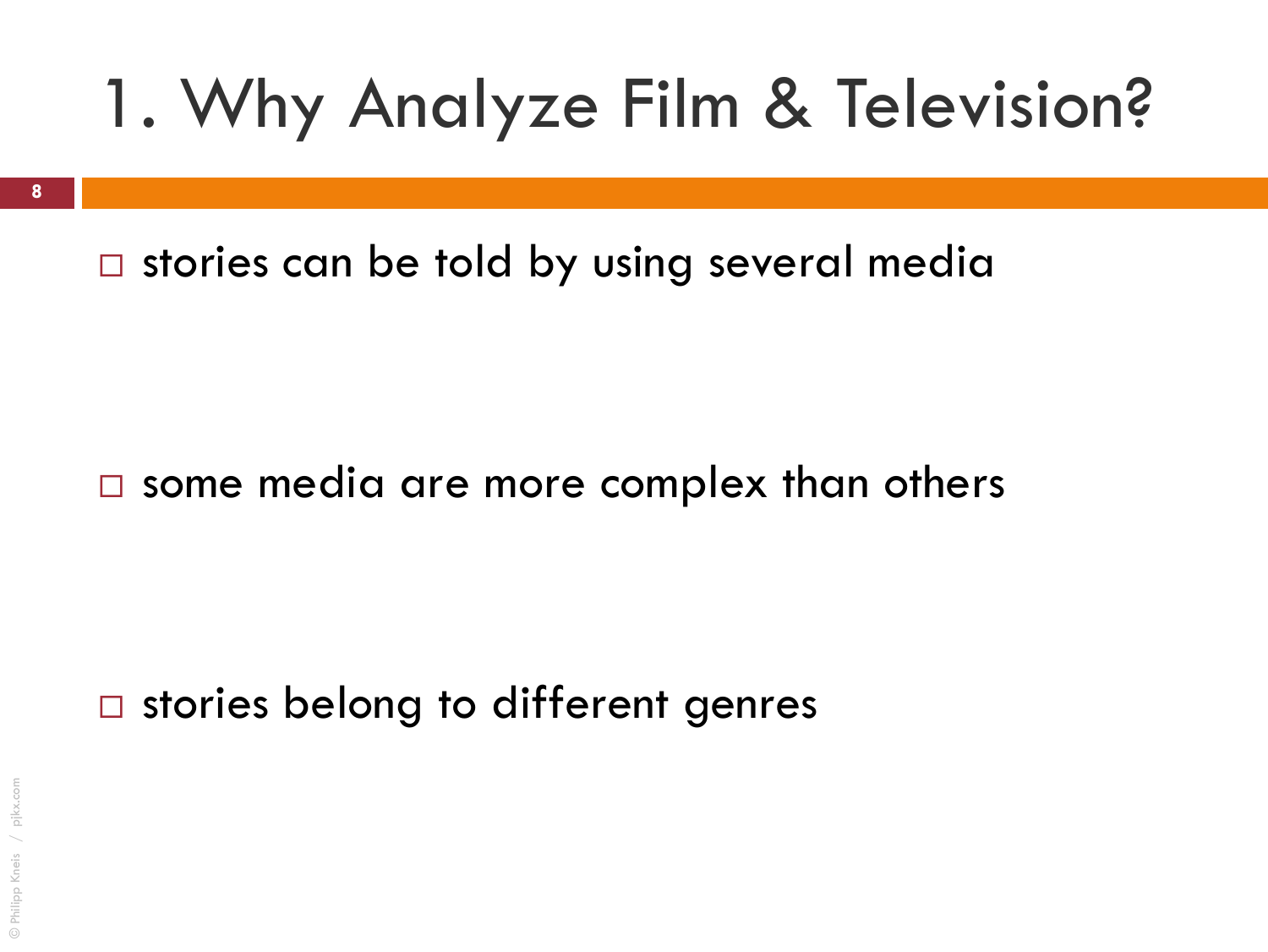$\square$  conscious/active viewing:

what is lost? --- innocence, sense of wonder?

what is gained? --- understanding, sense of wonder "higher level" of seeing?

□ what is our function as academics?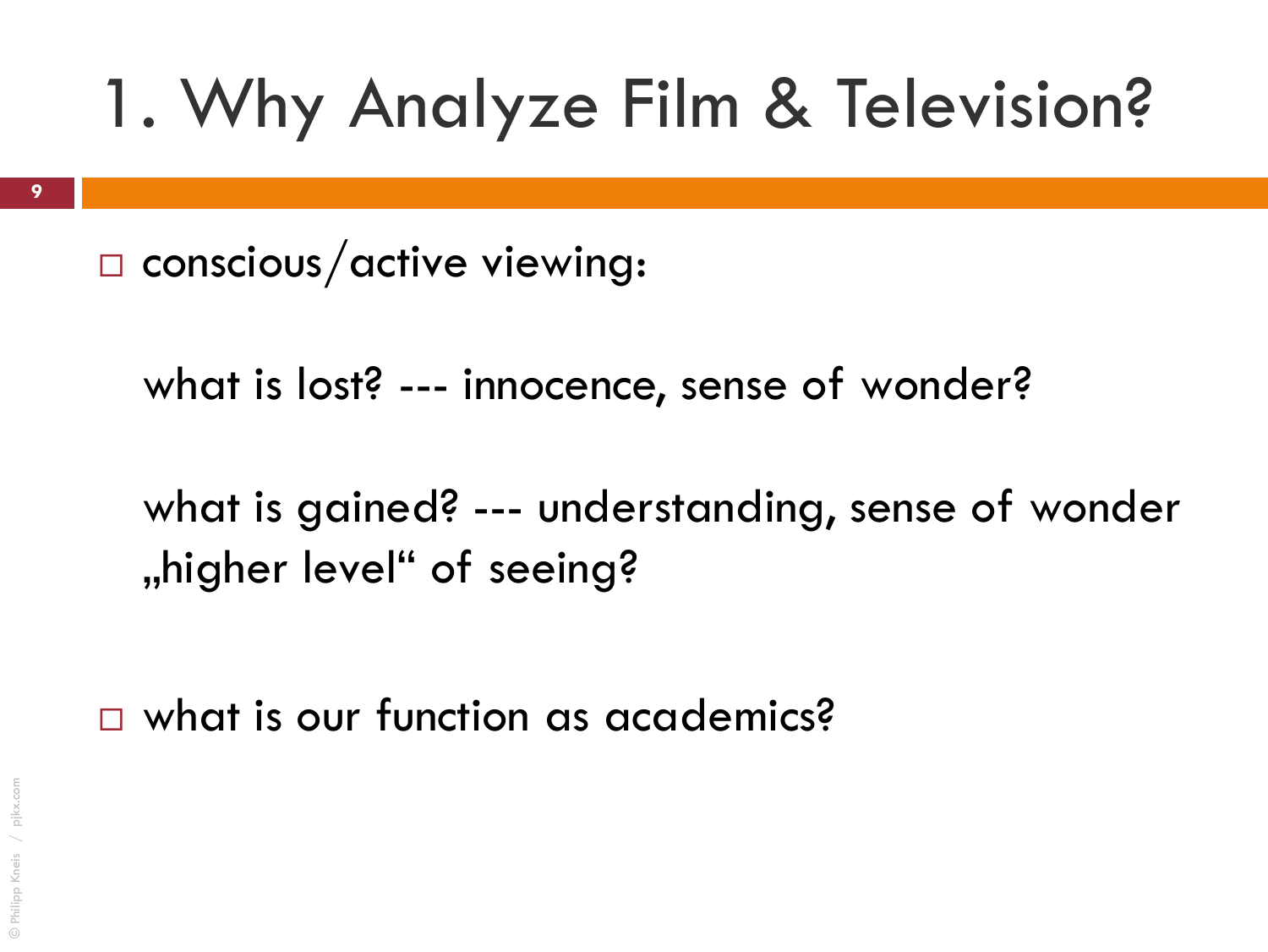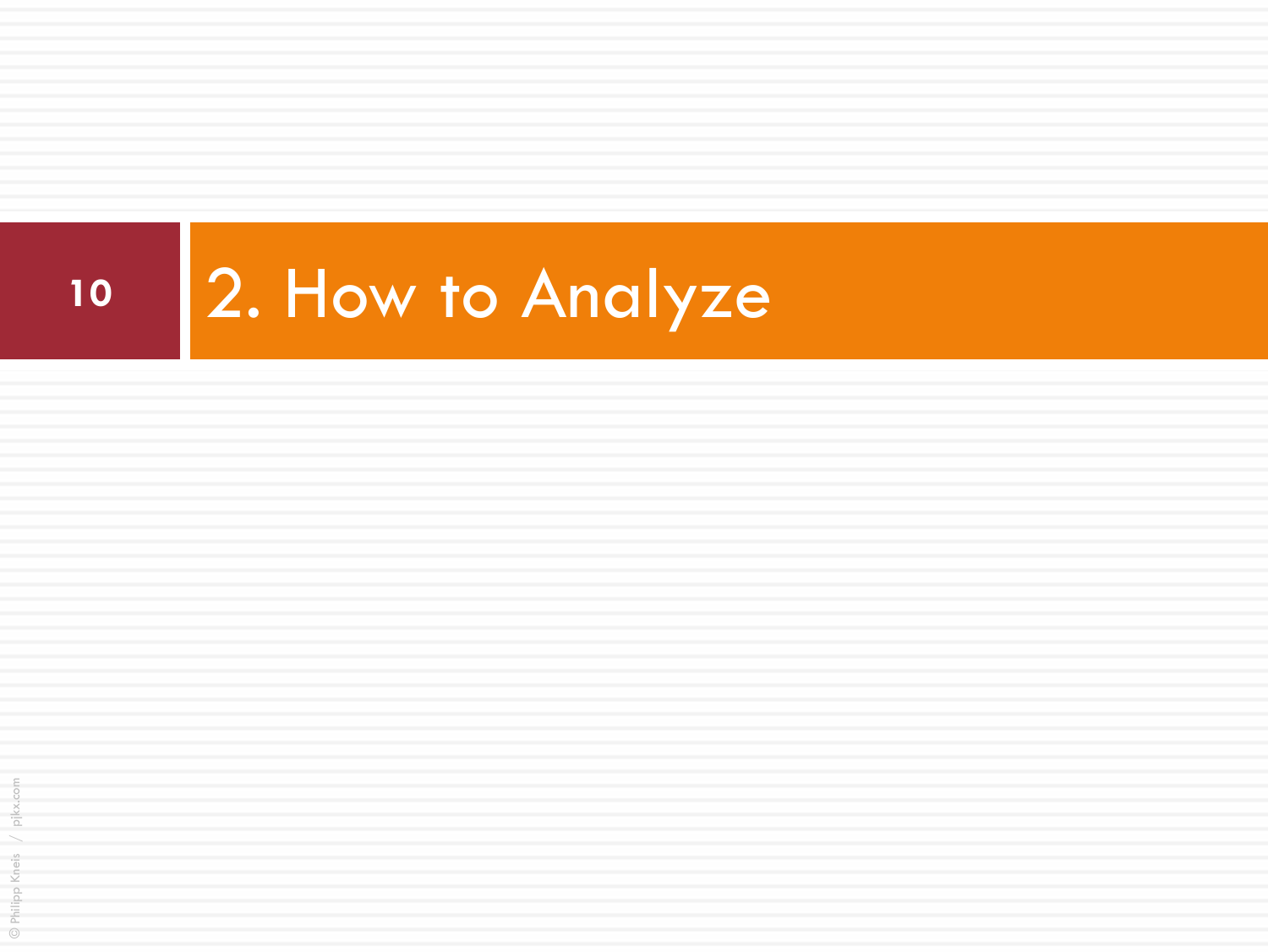## 2. How to Analyze Film & Television

- Criticism as a toolbox
	- **<u>n</u>** film studies
	- **E** cultural studies
	- **D** literary studies
	- **<u>E</u>** American studies
	- …
- $\Box$  there are several way to analyze --- they need not be mutually exclusive
- $\Box$  theory in cultural studies: opening up new & different ways of seeing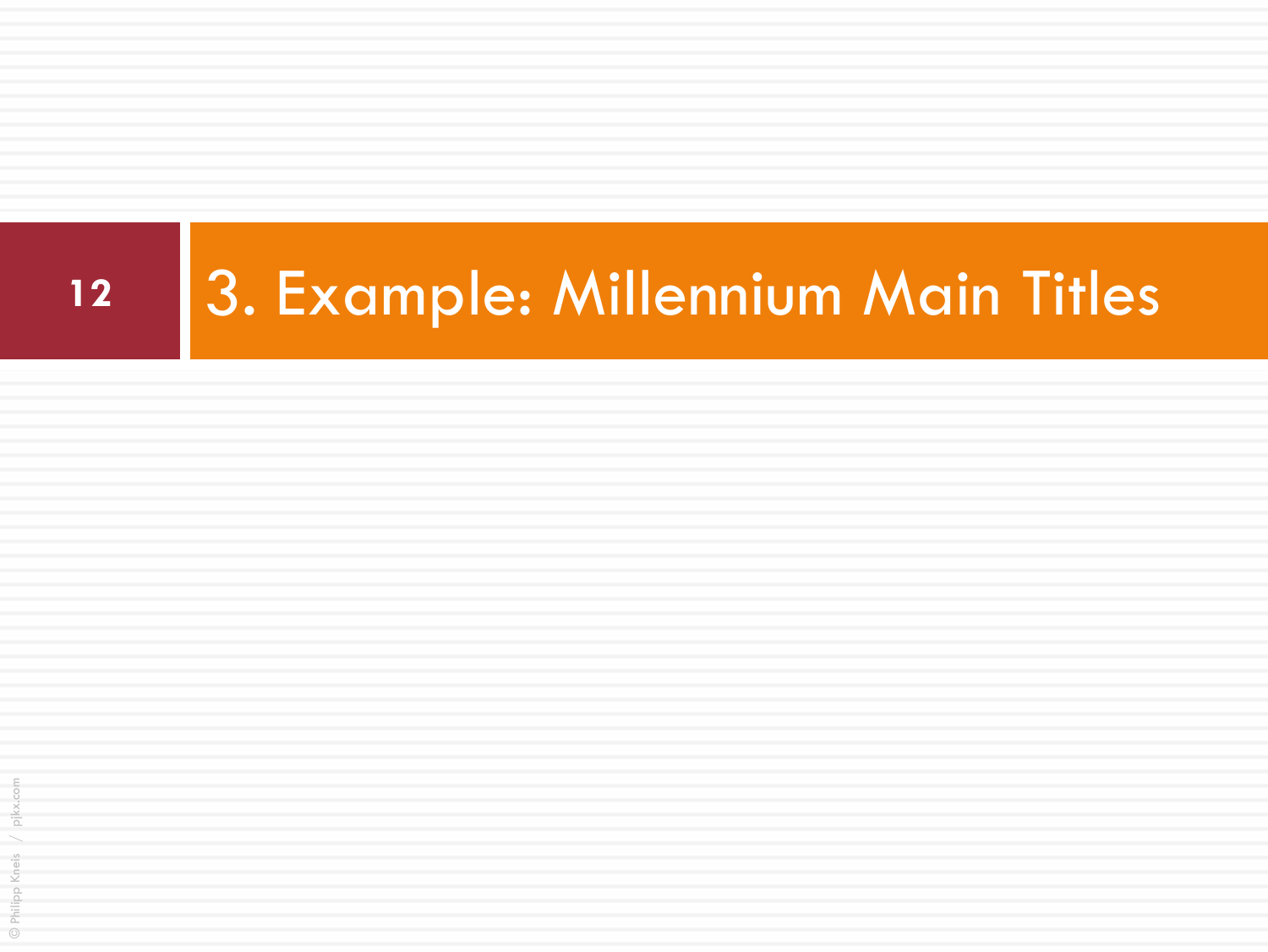### *Millennium*

- $\Box$  3 seasons, 1996-1999
- **Q** quasi-spin-off from The X-Files (1993-2002)
- **E** exec. prod.: Chris Carter (1-3), James Wong & Glenn Morgan, Chris Carter (2)
- **D** 20th Century Fox Television
- $\blacksquare$  themes: serial killers, violence, conspiracies, cults, demons, good & evil, family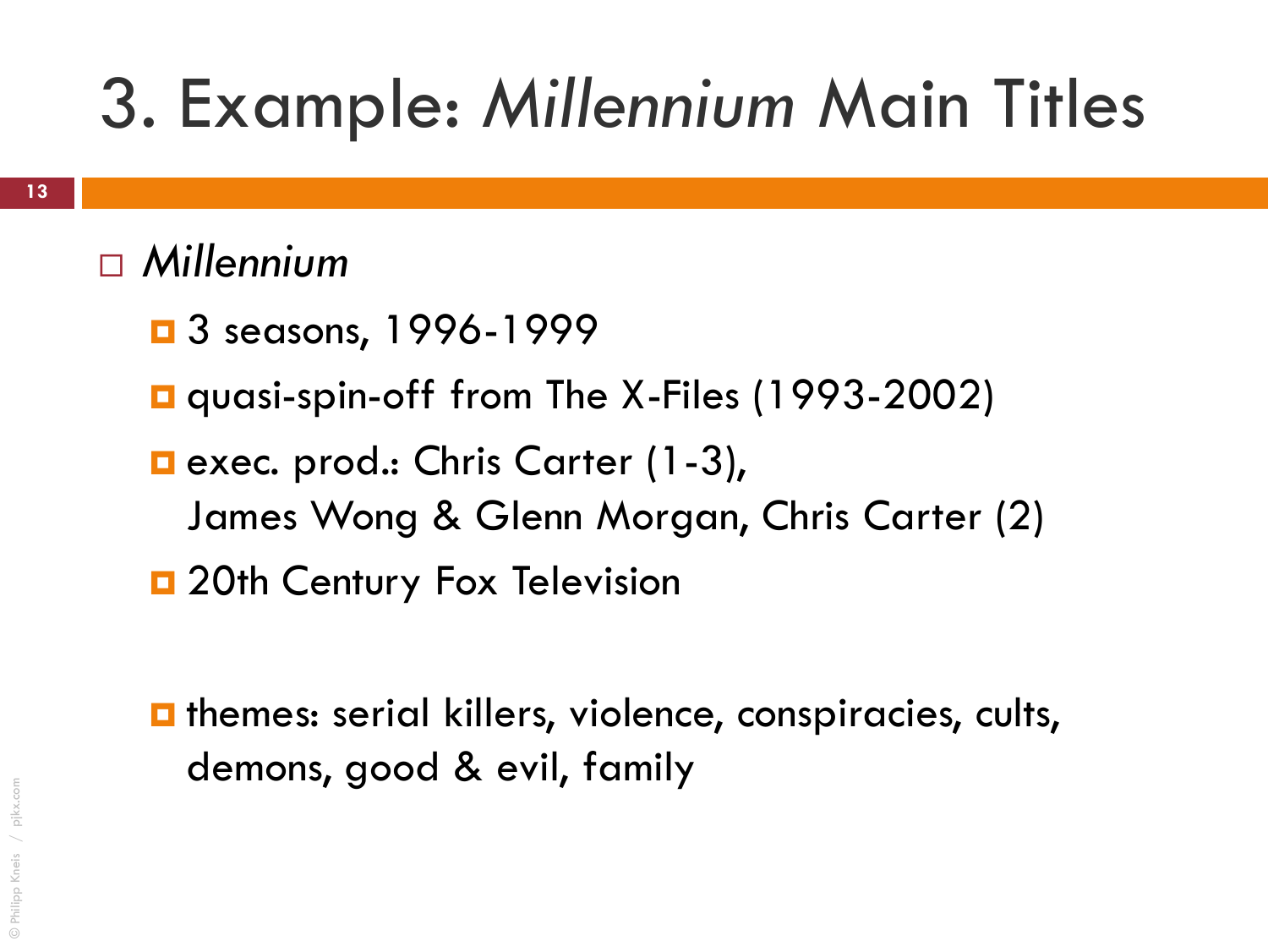### *Main Titles*

 $\blacksquare$  look for the main titles for season 2 on YouTube (or on the DVD):

<http://www.youtube.com/watch?v=T6dwMxDGoXk>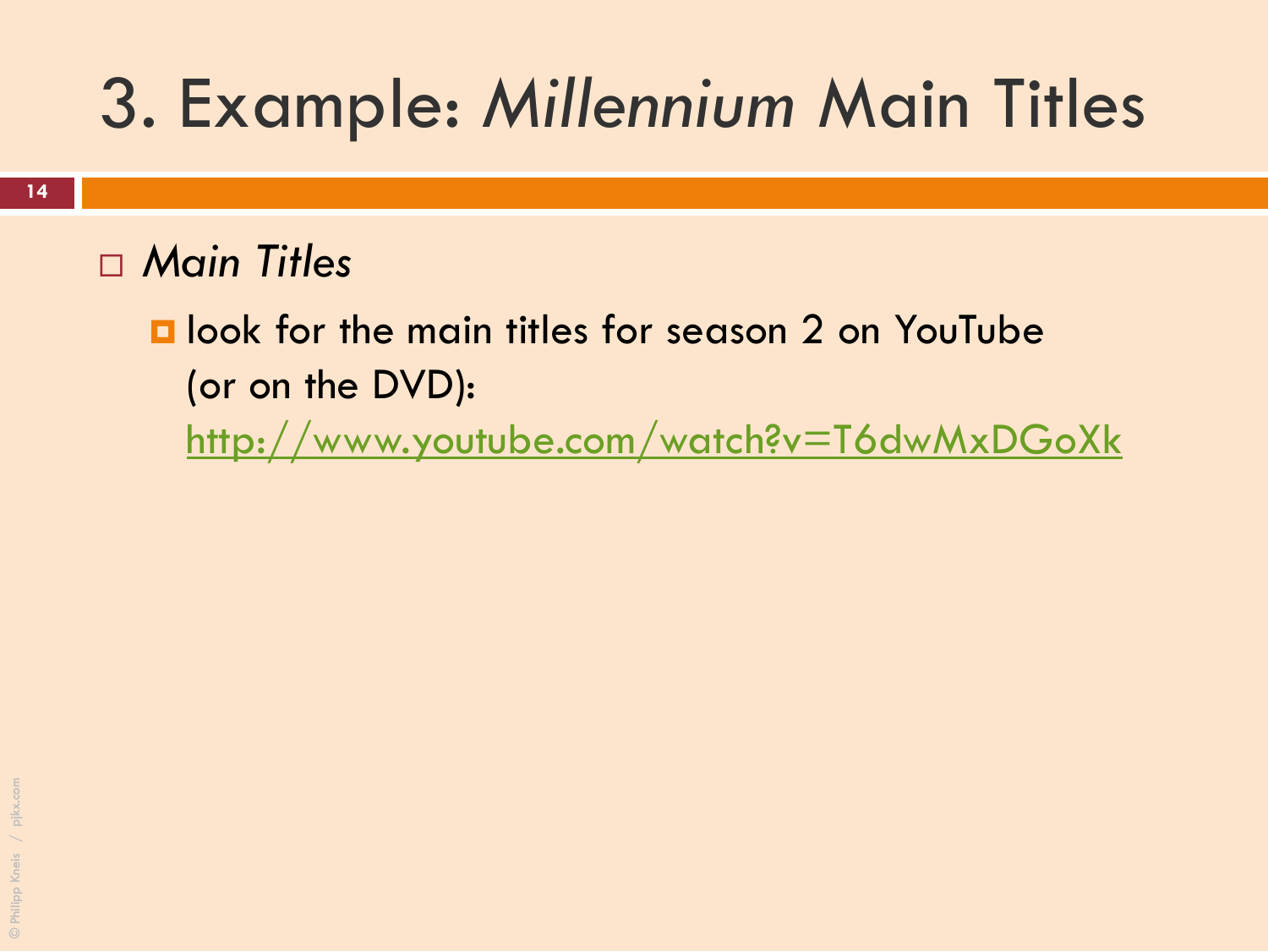- Images in the *Main Titles* 
	- **D** Ouroboros: Eternity
	- m "Millennium": allusion to 2000 / Millennialism
	- **D** Woman collapsing: breaking, suffering
	- **Porcelaine hand: fragility**
	- **D** Nuked house (archive footage): destruction
	- **E** Female lap: protect. sacred / threatened / penetration
	- **D** Open windows, wind from outside: letting sth in
	- **D** "Bomb": destruction
	- **E** Flame / sth burning: destruction or ardor
	- Demon/devil: reality of evil / temptation / supernatural
	- Hands joining: union / collaboration / support / comfort
	- Sparks: hope or "up in flames"
	- $\blacksquare$   $\rightarrow$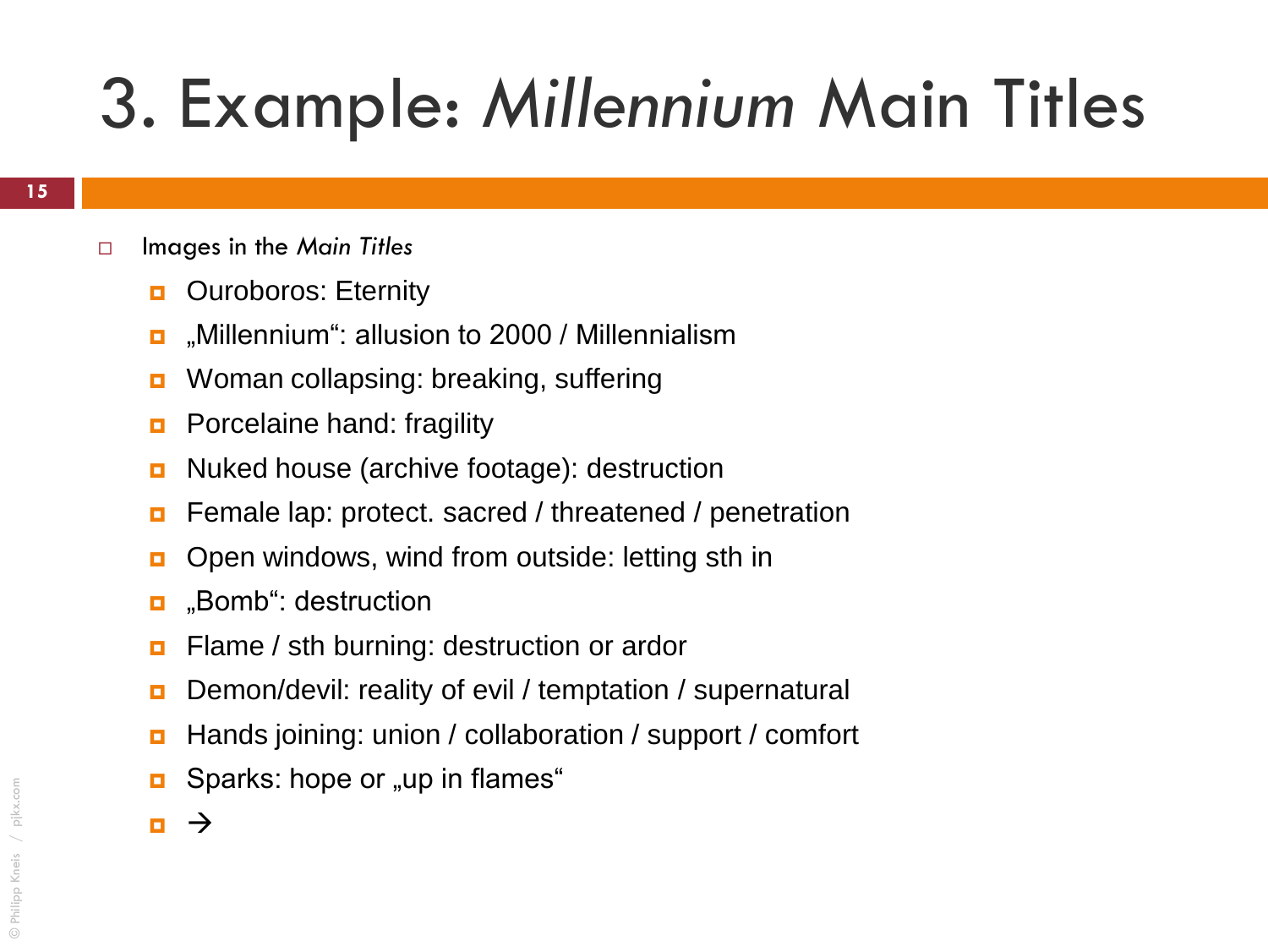- Images in the *Main Titles* (continued)
	- **<u>n</u>** Headlights: night
	- **Hands off steering wheel: guidance / loss of control**
	- **u** Walking alongside night road: loneliness
	- **B** Razor: Violence?
	- **Entering a room: errand / stalking**
	- **E** Flame / burning: destruction / danger
	- **Pushing open a door to the dark: errand / searching**
	- **Entering bedroom from stalker perspective: danger**
	- **B** Sunrise: hope
	- **Putting hands over face: desperation**
	- **n** Main Cast lighted messianically & from child's persp.
	- **Girl balancing, dead branch, live tree: fine line**
	- **D** Yellow House: hope sanctuary | Clouds moving: threat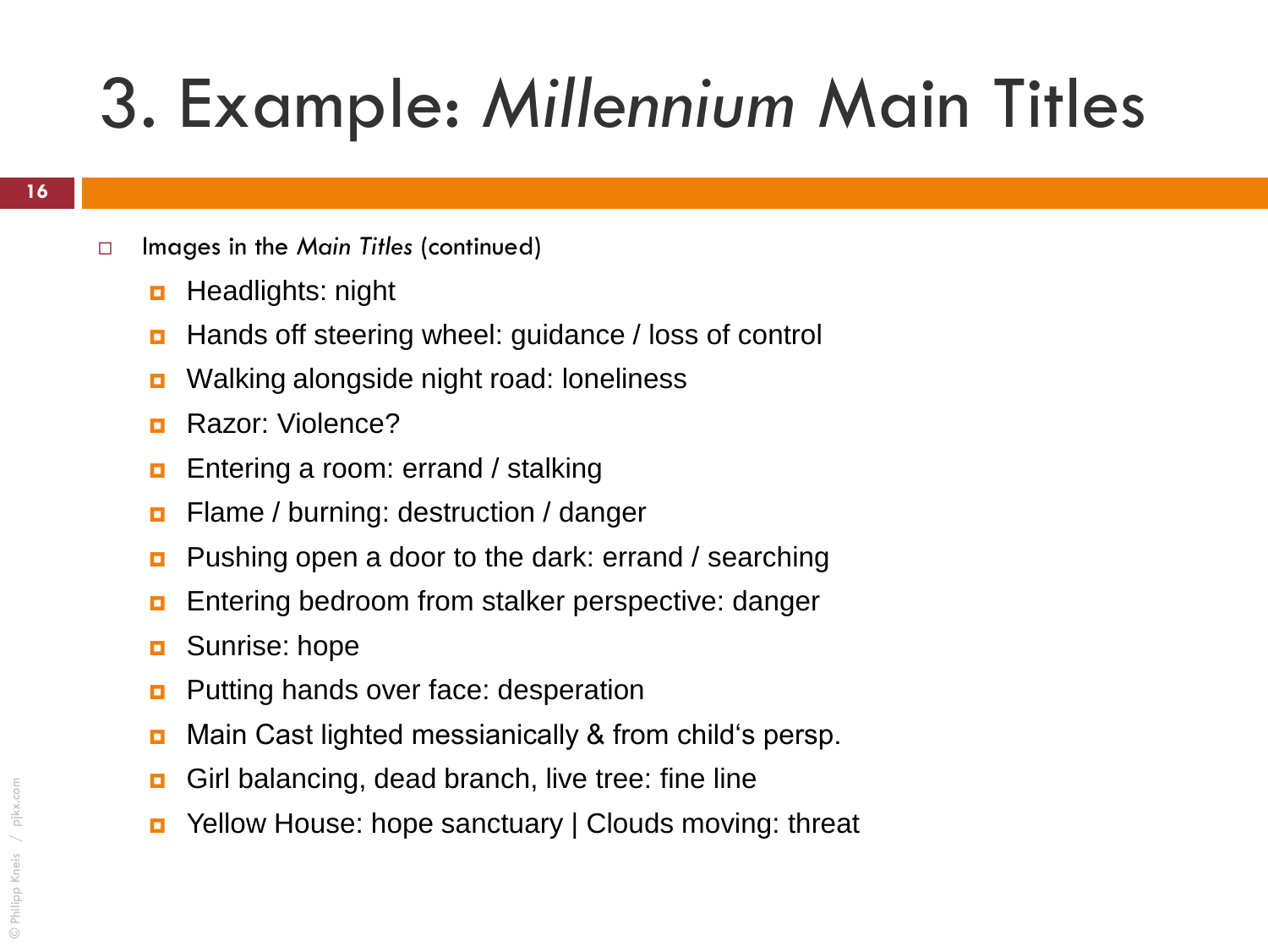Text in the *Main Titles* 

 *"This is Who We Are" Motto of the Millennium Group*

 *"The Time is Near": reference to a moment of change, from Revelations 22, 10*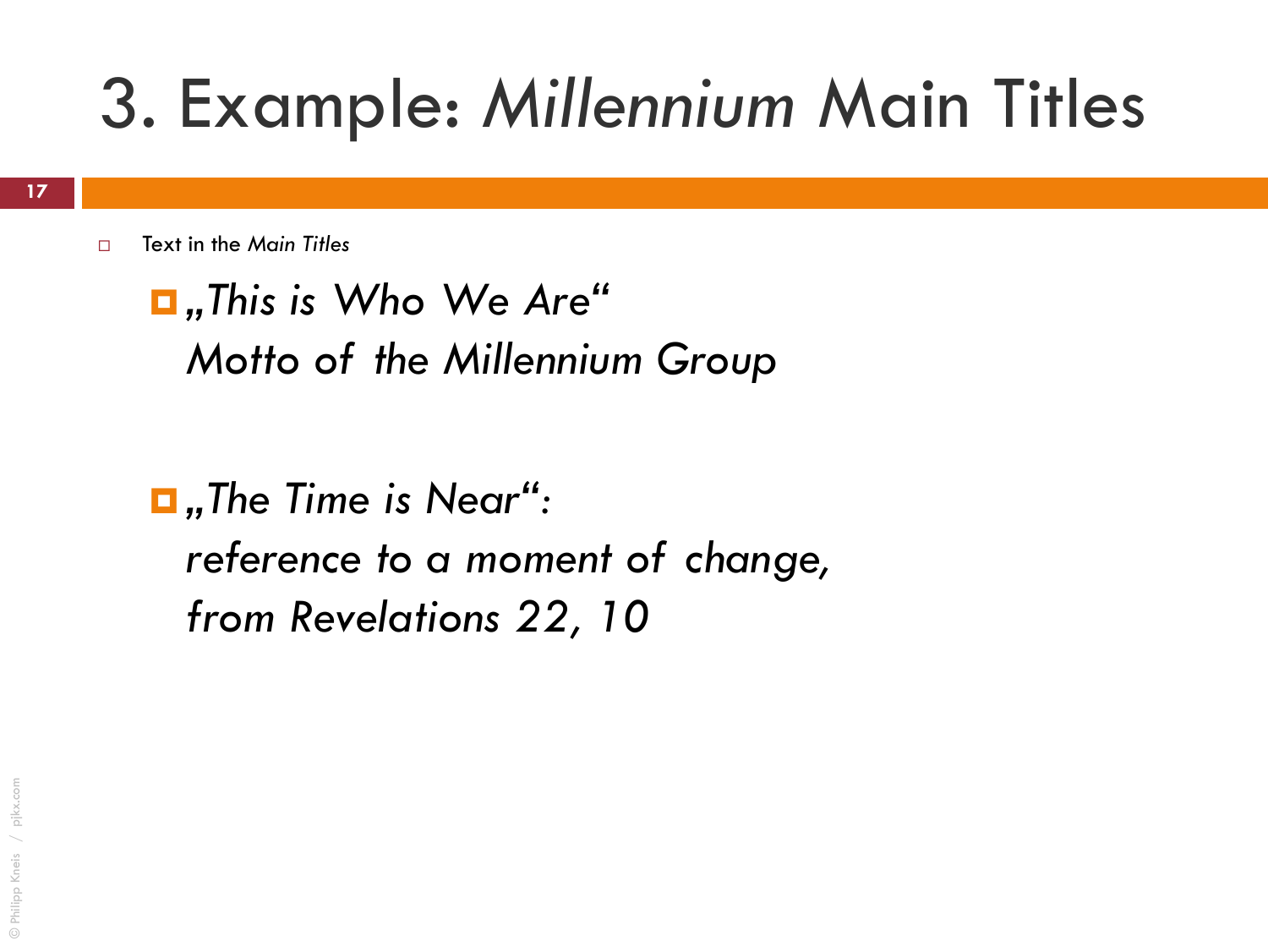## **<sup>18</sup>** 4. Example: *Life on Location*